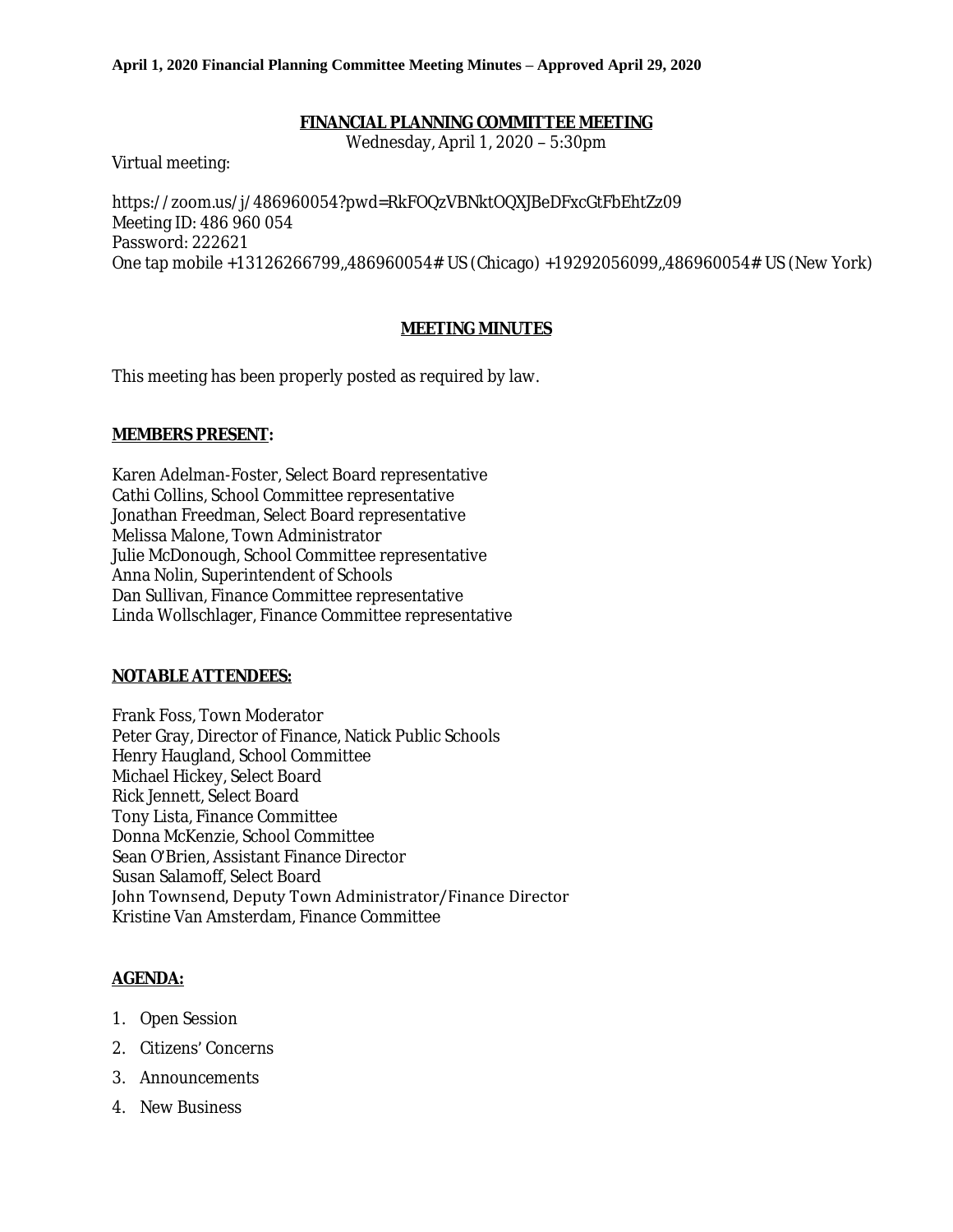- a. Updates regarding revenue and expense projections for FY 2020
- b. Updates regarding emergency fiscal process options
- 5. Old Business
	- a. Continue discussion related to budget planning for FY 2021 and beyond – updates on revenue and expense projections
- 6. Meeting Minutes
	- a. February 19, 2020
	- b. March 4, 2020

## **OPEN SESSION**

Meeting was called to order at 5:30 p.m. by Jonathan Freedman. Roll call of attendees:

| Karen Adelman-Foster |   |
|----------------------|---|
| Cathi Collins        | Y |
| Jonathan Freedman    | Y |
| Melissa Malone       | Y |
| Julie McDonough      | Y |
| Anna Nolin           | v |
| Dan Sullivan         | V |
| Linda Wollschlager   |   |

## **CITIZENS' CONCERNS**

None

## **ANNOUNCEMENTS**

None

## **NEW BUSINESS/ OLD BUSINESS**

Mr. Freedman announced that although the FPC meeting is not being broadcast, he believes it is being recorded. He noted that this is the committee's first virtual meeting and gave instructions on how to participate.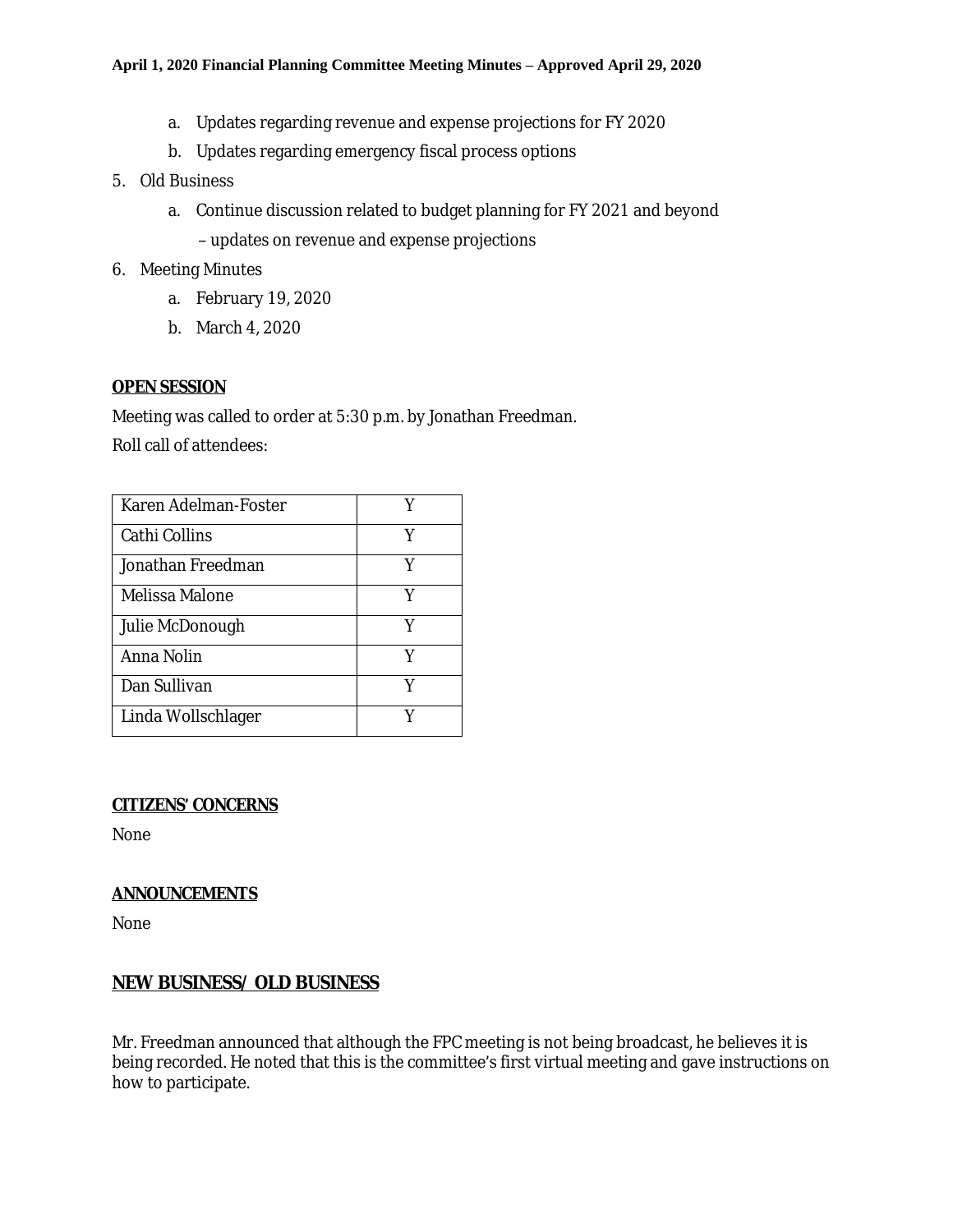Mr. Freedman stated that with the coronavirus, we are in uncharted territory and we have a responsibility as representatives of our boards and committees to plan for contingencies. He noted that things are changing on a day-to-day basis and the best information we have now is likely to change by tomorrow.

Ms. Malone reviewed a Financial Update presentation, previously shown to the Select Board on March 24<sup>th</sup>. Ms. Malone mentioned that the House and Senate Ways & Means Committee is scheduled to meet next week on FY20 revenues, which could mean a reduction in FY20 state aid. The postponement of tax collection until July 15 could be causing an issue for the state.

Ms. Malone stated that COVID-19 costs for custodians and additional cleaning have been projected through the end of FY20 and should be covered in the budget. Where possible, the Town will seek to obtain reimbursement for COVID-19 expenses.

Ms. Malone reported that the Town attempted to refinance the bonds for the High School and Community Senior Center on March 10 and 12, but was not successful due to market volatility, despite the Town's AAA bond rating. She indicated that municipalities are under greater scrutiny from ratings agencies.

Ms. Malone stated that she believes we will need to augment the FY21 budget with general stabilization funds. This should not cause a ratings downgrade per the Town's financial advisor. We have approximately 18 months of general and operational stabilization. She pointed out that we do not know how long the impact will last and we want to make sure we have sufficient funds in FY 21 and future years

For FY20, there will be decreased program revenues and decreased local receipts. The unforeseen gap in revenues will be closed by funds that would have previously fallen to free cash, a delta Ms. Malone estimated at \$3.5-4M. Mr. Townsend clarified that while there will be expense savings, to be conservative, all FY20 expenses have been included in their model.

Mr. Friedman wondered if it would there was any consideration to supporting FY20 with stabilization funds, keeping turn backs as an available source for FY 21. Ms. Malone indicated that we will need to have a plan in April to close out FY20 in the black. Ms. Collins asked that if FY20 expenses are down \$6M, while revenues decreased between \$3.6-\$4.3M, aren't we actually doing better?

Ms. Malone described some levers for FY21 and beyond – how we manage capital, possible reductions in state aid, decreased local revenues which could have a very long tail, retail and REITS challenging property valuations. Ms. Malone has proposed a hiring freeze (no new positions added) for FY21, in order to maintain the positions we have to the fullest extent possible. Ms. Malone indicated that she will attempt to present a revised FY21 to the Select Board in April.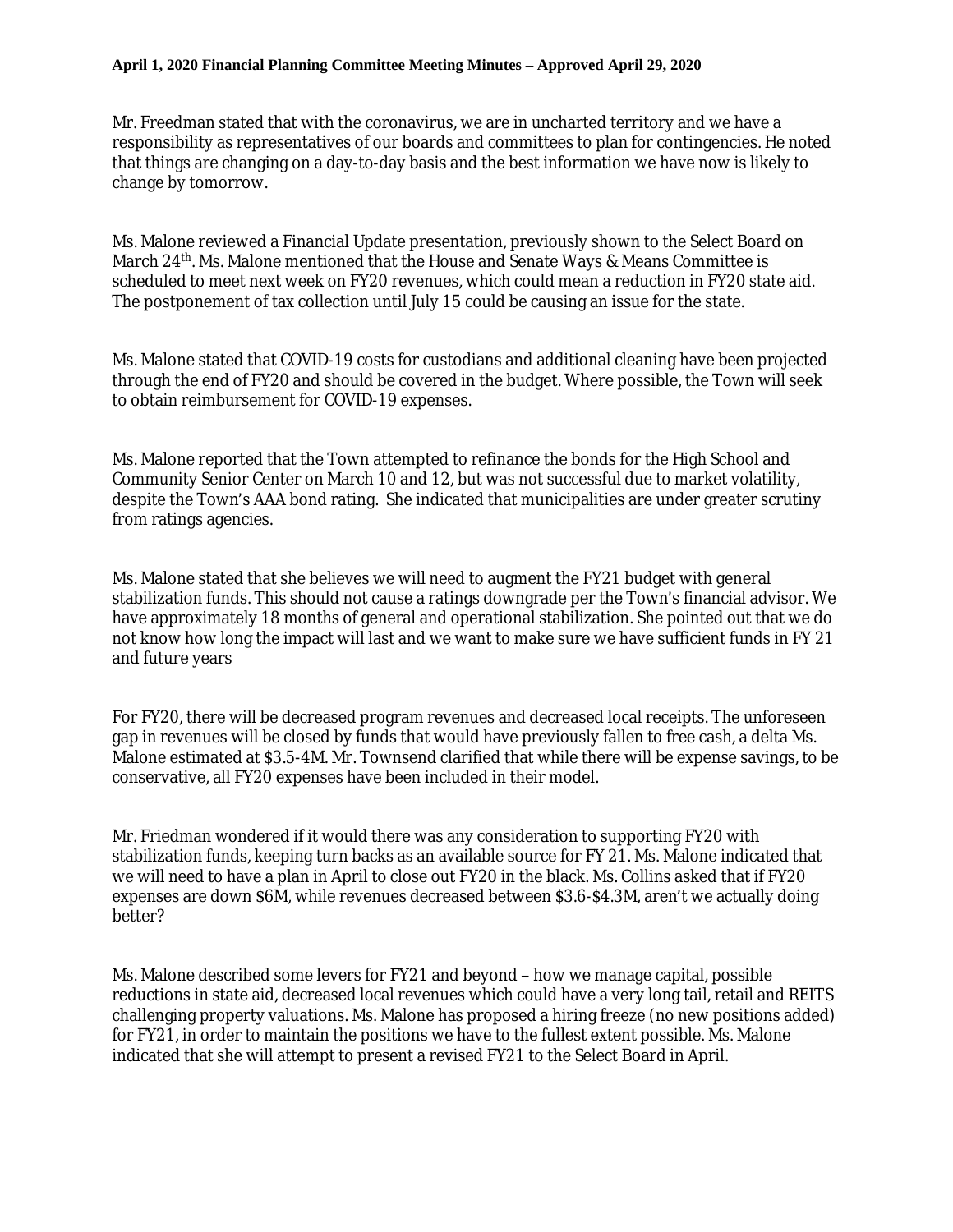Ms. Nolin stressed the importance of coordinating efforts in applying for emergency funding. There are also decisions that need be made now about keeping people on the payroll that will impact FY20 and FY21. Ms. Malone stated that MEMA and FEMA funding is being coordinated by Mr. Townsend and Chief Hicks and cautioned that reimbursement has typically taken years. Ms. Nolin said we will receive reimbursement money due to our Title One designation, but there is a clause that addresses employment. Ms. Malone stated that Town Council's consensus was that the clause did not apply to municipalities. Ms. Nolin said that there is a disagreement between the school and municipal attorneys on this interpretation.

Ms. Nolin stated that she has been given guidance from the Commissioner of Education that schools are to keep everyone employed and honor contracts as much as possible, even if services are not being provided. She stated that important to get everyone on the same page on these matters. Ms. Malone stated that the guidance she has been given is that the School Committee is for the purposes of these matters a different employer.

Mr. Sullivan wondered why these topics are being brought up at an FPC meeting and not addressed by ongoing dialogue between the school and town administrations.

Ms. Malone stated that the timing of Town Meeting is an item that will need to be addressed soon.

Mr. Friedman asked what policy decisions will need to be made by the Select Board and School Committee in the short term. Ms. Malone stated that the main policy decision would be guidance on how we are going to build FY21 economically and are we going to continue with multi-year planning. Ms. Nolin stated that the School Committee will need to decide how to handle current employees. She also said that she had signed on to multi-year budgeting strategy under the One Natick umbrella, but is wondering if the advice is to proceed independently. Mr. Friedman clarified that wasn't what he was advising, but rather was asking to what extent do the boards need to be in lockstep.

Per Mr. Friedman's suggestion, the FPC members agreed to meet on a weekly basis at 5:30pm, noting possible conflicts with Building Committee meetings.

# **MEETING MINUTES**

Ms. Collins provided some minor corrections to the February 19 and March 4 minutes.

Move to approve February 19, 2020 minutes as amended:

| Moved/Motioned by:   Ms. Collins |                    |
|----------------------------------|--------------------|
| Seconded by:                     | Ms. Adelman-Foster |
| Motion approved:                 | $8 - 0 - 0$        |

Roll call: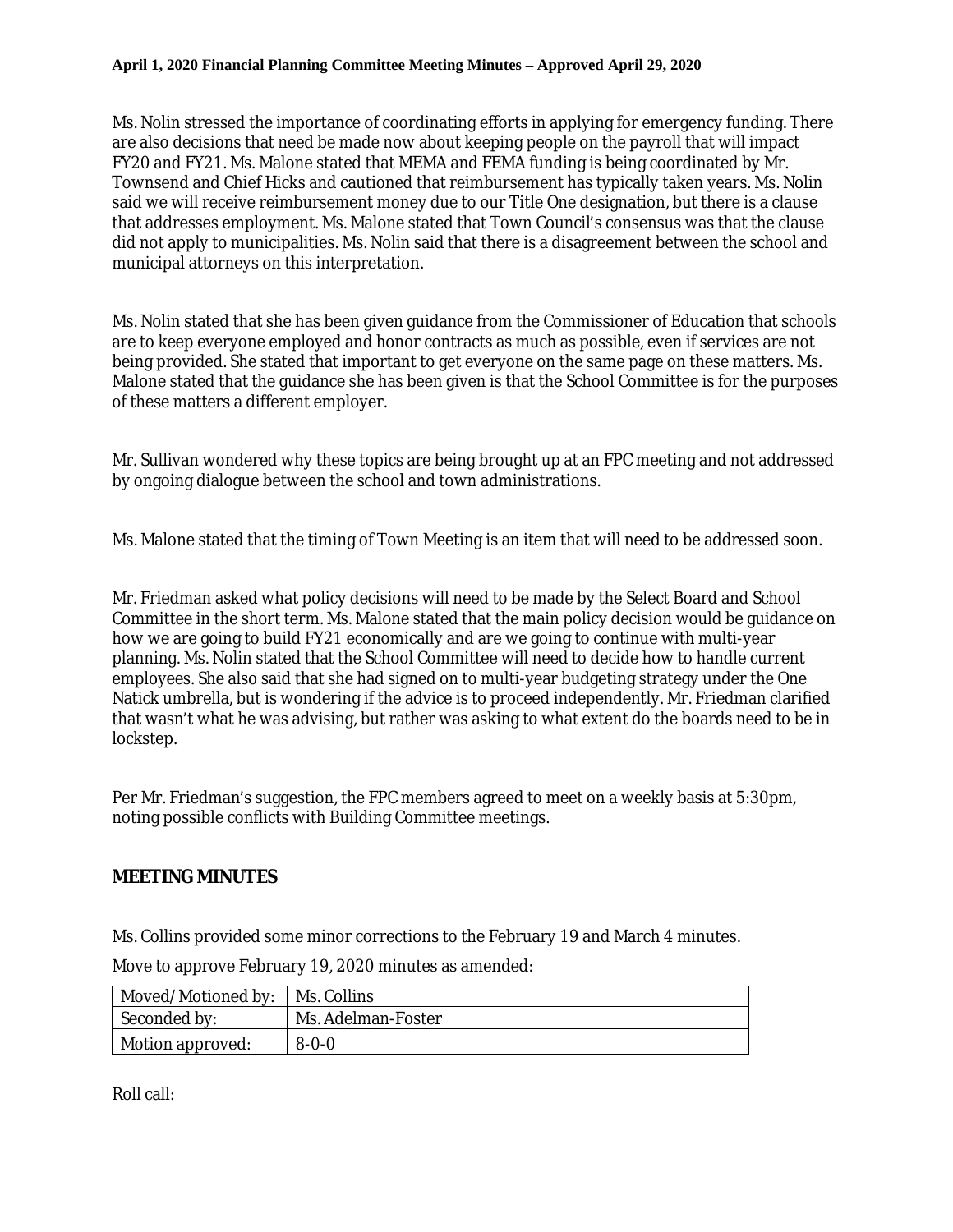| Karen Adelman-Foster |   |
|----------------------|---|
| Cathi Collins        | Y |
| Jonathan Freedman    | Y |
| Melissa Malone       | Y |
| Julie McDonough      | Y |
| Anna Nolin           | Y |
| Dan Sullivan         |   |
| Linda Wollschlager   |   |

Move to approve March 4, 2020 minutes as amended:

| Moved/Motioned by: | Ms. Collins |
|--------------------|-------------|
| Seconded by:       | Dr. Nolin   |
| Motion approved:   | $8 - 0 - 0$ |

Roll call:

| Karen Adelman-Foster |   |
|----------------------|---|
| Cathi Collins        | v |
| Jonathan Freedman    |   |
| Melissa Malone       | Y |
| Julie McDonough      | v |
| Anna Nolin           |   |
| Dan Sullivan         | Y |
| Linda Wollschlager   |   |

# **ADJOURN**

| Moved/Motioned by:           | Ms. Collins  |
|------------------------------|--------------|
| Seconded by:                 | Mr. Sullivan |
| $\parallel$ Motion approved: | $8 - 0 - 0$  |

Roll call:

| Karen Adelman-Foster |  |
|----------------------|--|
| Cathi Collins        |  |